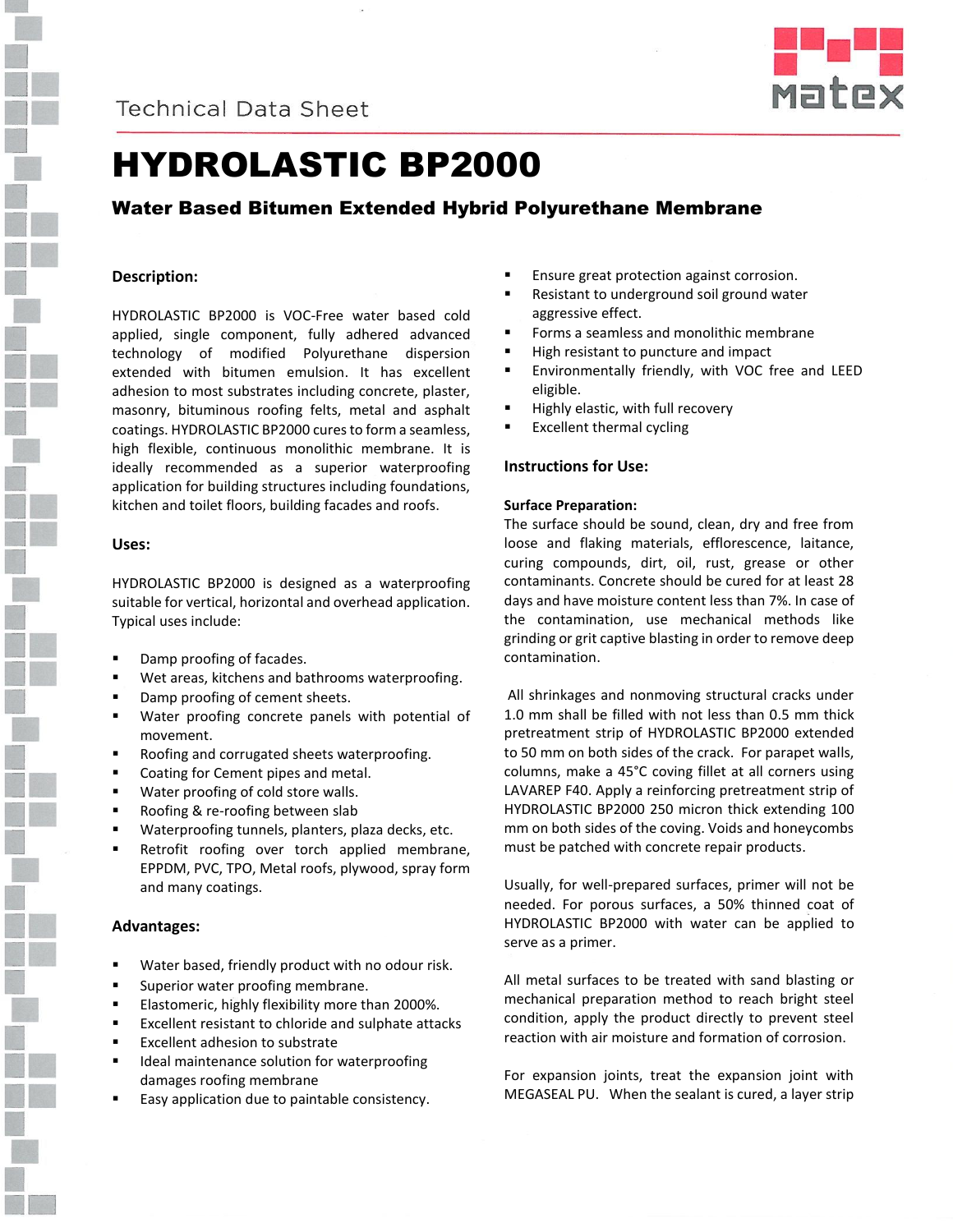## HYDROLASTIC BP2000

of HYDROLASTIC BP2000, 200 mm wide should be applied centered over all sealed joints. While the membrane is still wet, cover with a correct cut strip of fiber mesh, then apply another coat of HYDROLASTIC BP2000 until it is fully covered. Allow the applied strip to cure before applying further coats of the waterproofing membrane.

### **Mixing:**

HYDROLASTIC BP2000 is a single component product. Mix the contents in the pail with a slow speed mixer to ensure homogenous mix.

#### **Application**:

HYDROLASTIC BP2000can be applied with a roller, trowel, brush or spray machine. For wet areas (kitchen, bathrooms, etc.) It is recommended to apply two coats to achieve a dry film thickness of 500 micron in case of roller or brush applications, apply the first coat to the surface in a spread rate of 250  $g/m^2$  the second coat should be applied to the first coat after it cures with same rate of application preferably in 90 degree direction

For enhanced protection of concrete surfaces, or when the substrate is affected by mechanical loads, it is recommended that all weak areas including surface cracks, joints and areas around pipes and projections, be reinforced by embedding woven fiberglass mesh strips between two coats of HYDROLASTIC BP2000.

Do not leave the applied membrane exposed for elongated periods. Once the membrane cures, apply protection sheets or screed mortar to ensure proper protection.

Tile adhesives can be applied to HYDROLASTIC BP2000 membrane after it is completely cured. To provide a good mechanical key with the membrane, spread the final coat of HYDROLASTIC BP2000 with clean silica sand while it is still wet. Finished flooring installations should be carried out as soon as possible after full cure of membrane is established.

HYDROLASTIC BP2000 may be applied to damp but not wet surfaces, dampen brushes before and occasionally during use to avoid clogging and ease application. During hot, dry weather application may be assisted by dampening the surfaces to be treated.

#### **Standards:**

HYDROLASTIC BP2000 conforms to

BS 6949, ASTM D412, C836, D624

| <b>TECHNICAL PROPERTIES</b>                   |                           |                                      |  |
|-----------------------------------------------|---------------------------|--------------------------------------|--|
| Color                                         | ٠                         | <b>Black</b>                         |  |
| Density                                       |                           | $1.05$ kg/Ltr.                       |  |
| Solid Content                                 |                           | $>60\%$                              |  |
| Touch dry                                     | $\mathbb{R}^{\mathbb{Z}}$ | 12 hours                             |  |
| Full Dry                                      |                           | 3 days                               |  |
| <b>Crack Bridging</b>                         |                           | $\frac{1}{2}$ >2 mm                  |  |
| Adhesion to concrete<br>(ASTM D4541)          | $\ddot{\cdot}$            | 1.8 N/mm <sup>2</sup>                |  |
| Shore A hardness (ASTM<br>D <sub>2240</sub> ) |                           | 40                                   |  |
| % Elongation (ASTM D412)                      | $\mathcal{L}$             | >2000%                               |  |
| Tensile Strength (ASTM<br>D412)               | $\ddot{\cdot}$            | 3.40 $N/mm^2$                        |  |
| Impact Resistance (ASTM<br>D3746)             | ۰.,                       | No effect                            |  |
| Water vapor permeability<br>(ASTM E96)        | $\mathcal{L}$             | 0.26 perms                           |  |
| <b>Application Temperature</b>                |                           | $: 7 + 5^{\circ}$ to $+35^{\circ}$ C |  |
| Service Temperature                           |                           | $-20^\circ$ to $+60^\circ$ C         |  |
| Tear Resistance (ASTM<br>D624)                |                           | $8.1 \text{ N/mm}^2$                 |  |

#### **Packaging:**

HYDROLASTIC BP2000 is available in 20 Kg plastic pails.

#### **Coverage:**

One litre of HYDROLASTIC BP2000 achieves coverage of 2  $m^2$  @ 500 micron dry film thickness.

#### **Storage:**

Stored in original packing in dry conditions away from direct sunlight and high humidity levels.

### **Shelf Life:**

HYDROLASTIC BP200 can be utilized within 12 months.

#### **Cleaning:**

Clean all tools with clean water before product hardens.